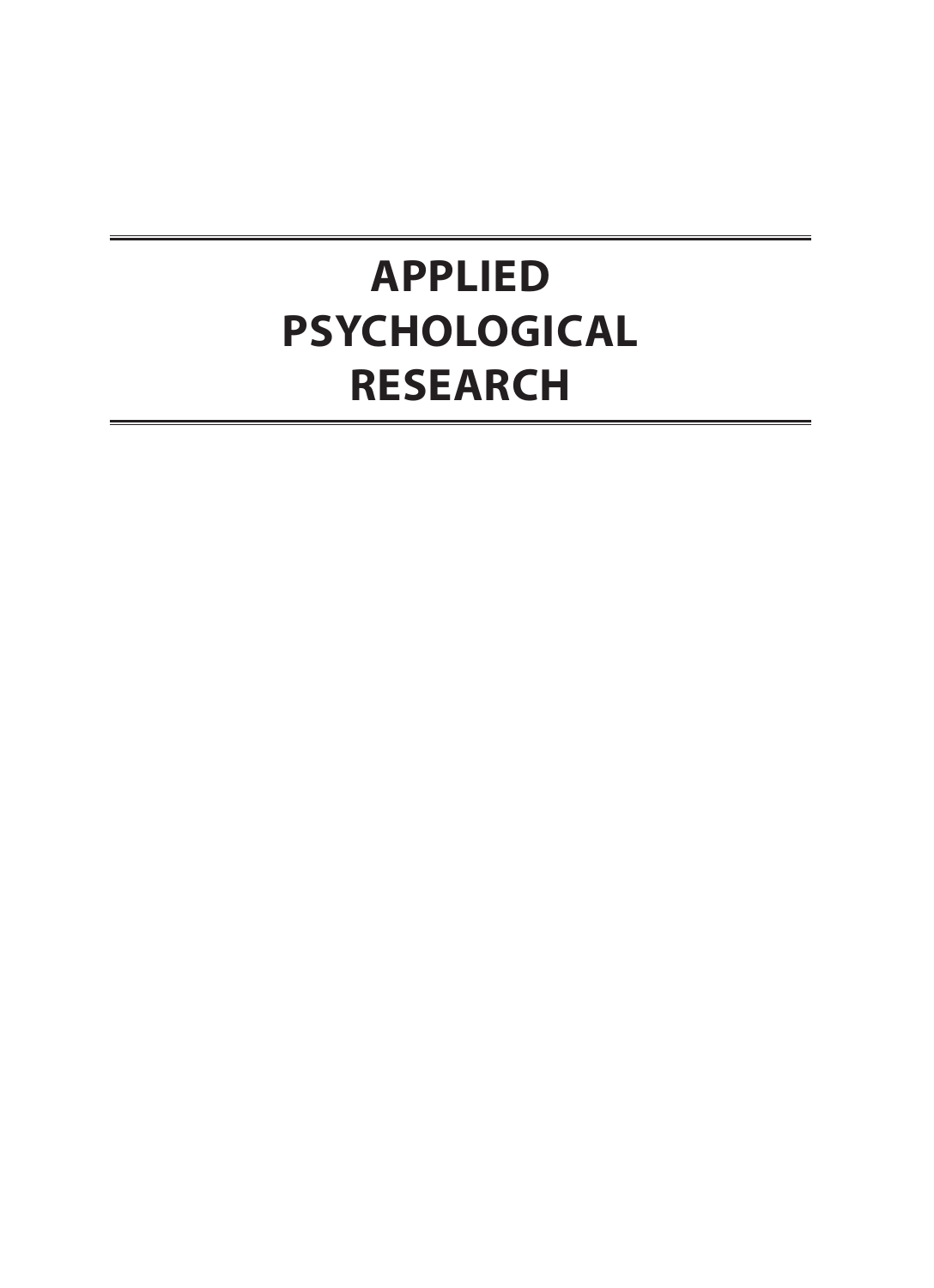## **Mass media as an effective tool for prevention of sociopsychological factors in the development of terrorism**

*Yuri P. Zinchenko*

*Lomonosov Moscow State University Moscow*

Recently mass media play crucial role in social counterterrorism activity. The article is devoted to analysis of possibilities of mass media in prevention of the development of terrorism. Socio-psychological factors of development of terrorism, including concept of "contributing events" as well as hypothesis "frustration-aggression" are studied. The psychological component of terrorism in three major attitudes is considered in the article: psychology of terrorism, psychology of counteraction to terrorism, and using mass media for prevention the development of terrorism. Specific features and the external factors promoting involving into terrorism are analysed. Role of mass media in covering the information about terrorism events is analysed from point of view related to prevention of development of terrorism. Some key recommendations on counterterrorism activity using mass media means are formulated.

**Keywords**: psychology of terrorism, prevention of terrorism, socio-psychological factors of terrorism, psychology of mass media.

## **Development of Terrorism: Main Socio-Psychological Factors1**

Despite the problem of terrorism is complex and multidisciplinary there are many certainly socio-psychological factors that may influence the terrorism. The specific transformations in the personality and the world view of a person involved in terrorism are the subject of research for a number of socio-humanitarian sciences, including psychology. Within this field of psychology, the personality dynamics of individual

 $1$  This section has been written together with R. S. Shilko, PhD in Psychology (Candidate of Science), assistant professor at the Faculty of Psychology of Lomonosov Moscow State University.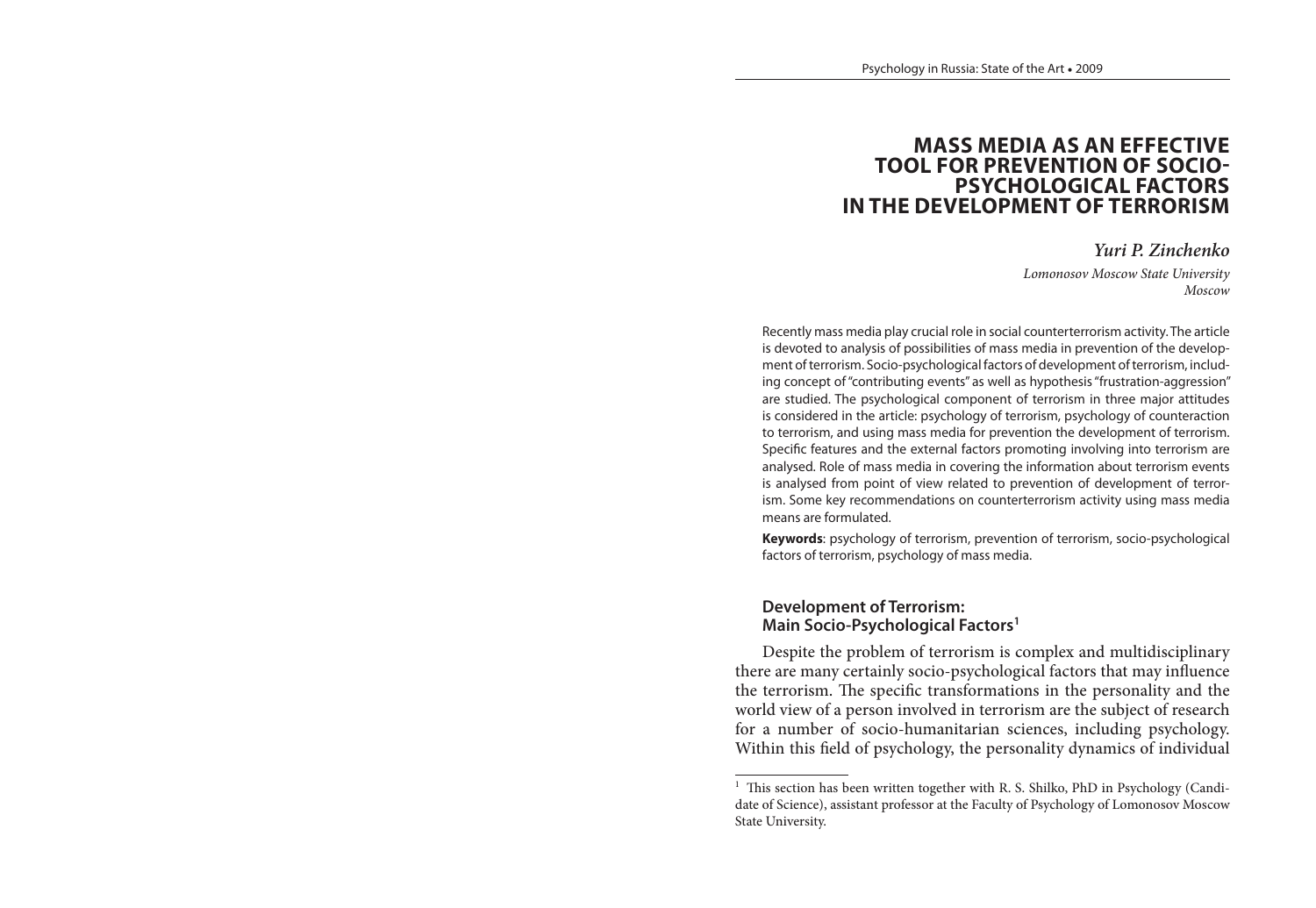terrorists, including the causes and motivations behind the decision to join a terrorist group and to commit violent acts, have also received attention. Other small-group dynamics that have been of particular interest to researchers include the terrorists' decision-making patterns, problems of leadership and authority, target selection, and group mindset as a pressure tool on the individual.

One of the approaches in psychology where key methodological principles of human behavior as a socially dependent are understood is psychology of activity (A.N. Leontiev). The formation, structuring and functioning of the complex psychological structure, referred to as "the world view" in A.N. Leontiev's School of Psychology, of a person involved in terrorist organizations are very similar to the world view of a controlled person who is characterized by either single dependency traits or the dependency in the psychopathological sense of the word. The way (technology) of making a terrorist is not unique, being one of the modern technologies that structure the world view and self-identification of a controlled person, which may be used as the basis for the construction of theoretical models and practical procedures of diagnosing "the risk-group" members, for effective preventive work as well as for the correction, rehabilitation and formation of the system of psychologically-oriented monitoring of antiterrorist activity.

The working out of socio-psychological models and methods of increasing the effectiveness of antiterrorist activities implies two levels of work:

1) *prevention:* the analysis of conditions favouring the proliferation of terrorist "ideology" and terrorist attacks;

2) *optimization* of the leverage in the course of a concrete antiterrorist action.

Among the main socio-psychological problems that form the basis for the development and manifestation of terrorism, researchers name the following ones: general social instability at the time of social changes, which causes a number of new social phenomena (previously uncommon), like changeable public opinion that expresses the positions of different social groups; a large number of mass social movements with the radical vector, the rise inside these movements of "risk-groups" with tendencies to extremism.

Therefore, studies that put forward the scientifically-based recommendations for the development of methods of correction of such ideology are highly urgent. These recommendations may concern different aspects of social reality:

• making explicit the risks of the tendency to look for "the enemy figure", especially in the groups of the young and groups with high risk tendencies;

• providing the adequate interpretation of the correlation between such factors as *globalization* and *terrorism*;

• transparent discussion of the present-day social problems, for instance, the employment of the young, material inequality in the modern society (causes, solutions, etc.);

• preventive work with marginal groups (talking about understanding the criteria for social values, the correlation between freedom and law);

• attention to the general problems of political culture (for instance, the possibility of resolving social conflicts in a nonviolent way) in educational system and the mass media;

• purposive formation of positive models of behaviour;

• formation of positive image of the country and while own citizenship identity.

Individuals who become terrorists often are unemployed, socially alienated individuals who have dropped out of society. Those with little education may try to join a terrorist group out of boredom and a desire to have an action-packed adventure in pursuit of a cause they regard as just. Some individuals may be motivated mainly by a desire to use their special skills, such as bomb-making. The more educated youths may be motivated more by genuine political or religious convictions. In search of the scientifically-based psychological criteria for diagnosing and classifying the ways of construction of "the world view", self-identification, motivation and formation of the pathological forms of social and psychological adaptation, typical of the "risk-group" members, let us refer to the following personality traits, revealed through theoretic analysis, characterizing a person who is or may be involved in terrorist activity:

1. Preference for the illusive and compensatory way of fulfilling personal needs, rather than the active and constructive one.

2. Tendency to find quick and "final" solutions to complicated problems.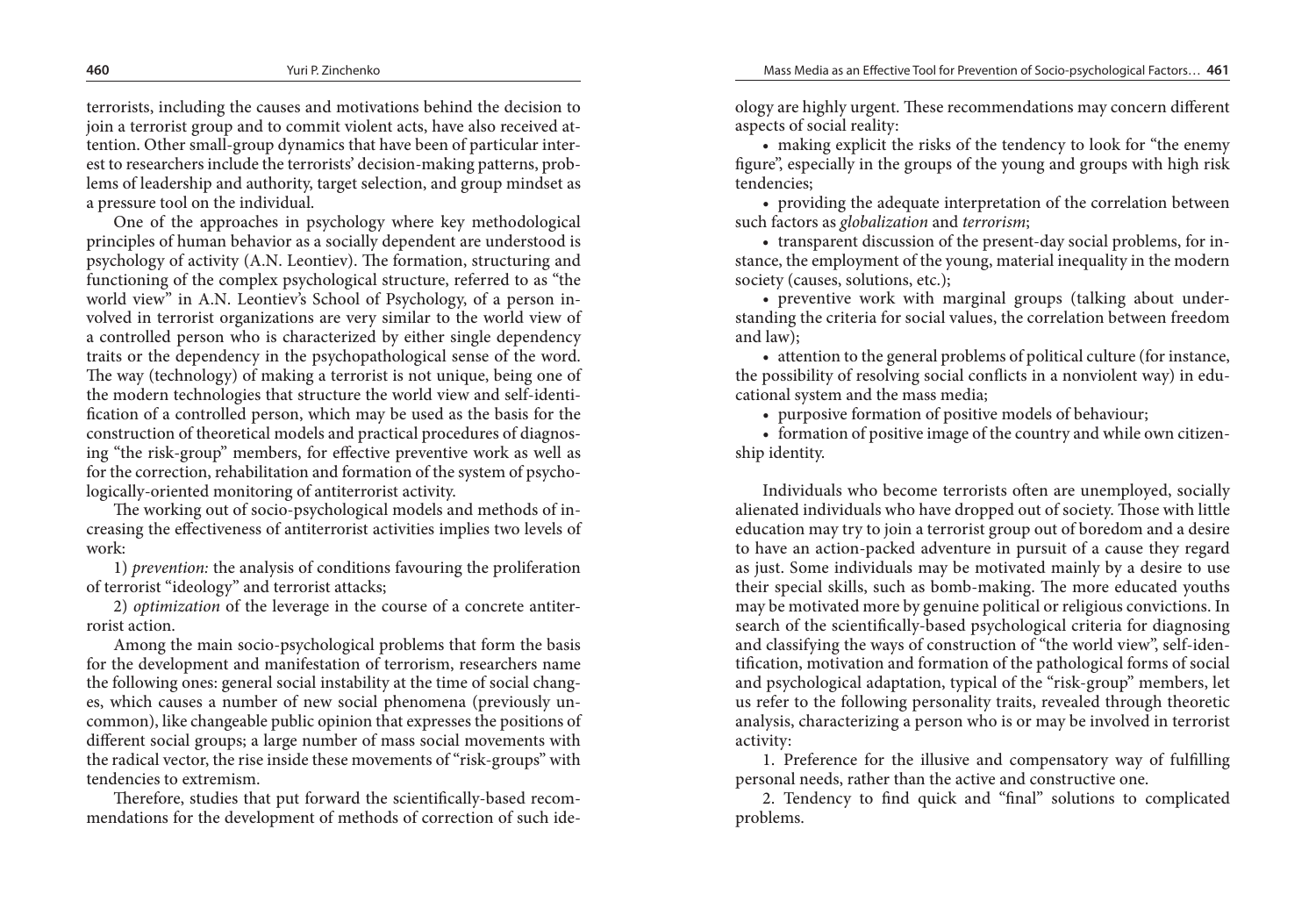3. The primitive mythologization and symbolization of the objective activity with the accent on a "list of enemies".

4. The utmost, terminal and feigned dramatization of the situation.

5. A low, or purposively-lowered by means of psychotechnologies, threshold of aggressive behaviour.

6. High impulsiveness and inclination to prompt actions.

7. The heroization of terrorist activity with the compulsory element of sacrifice.

8. Primitivism and rigidity of the world view and cognitive styles.

9. High suggestibility.

- 10. The specific state of mass consciousness and mentality:
	- the "undeveloped" tolerance and lack of standards of conducting productive negotiations;
	- conviction of the effectiveness of acts of violence and in one's right to perform them;
	- the "metamorphoses" in the historical memory of different ethnic groups, political parties, etc.;
	- lack of adequate ideas about democracy, in particular, of human rights;
	- the binary and archaic world view.

These problems require careful consideration so that the role of each factor in the formation of terrorist ideology should be revealed.

The analysis of the existing researches reveals that terrorism is a multi-disciplinary problem and psychological as well. Involvement in terrorism is based on the manipulation of the dramatically actualized needs for identification of the considerable part of the population, which must be a subject of a relevant research.

The inner subjective conviction of the necessity of service to some absolute, supreme and unique truth, and, as a result, fanaticism and readiness to establish the truth by all means, is the motivational, value and ideological basis of terrorism.

As the terrorist absorbs the ideology of the organization s/he belongs to, s/he adopts the absolutist rhetoric. The outward things are viewed though the prism of simple and unambiguous characteristics: one's own people and the aliens, the right and the wrong. Doubts are neglected.

One of the possible sources of formation of a terrorist organization is radicalism. Not all radicals become terrorists, but many terrorists started out with radicalism. Revealing the psychological conditions under which radicalism transforms into extremism is the priority task.

Radicalism is usually connected with the ideas and concepts of the fundamental and radical changes in the existing socio-political relations in a society. The existing social relations are negated and substituted with the alternative ones, presented as the most right and unique way out of the current unjust and unacceptable socio-political situation.

Researchers distinguish the following primary functions of radicalism:

1) informative (evidence of the unstable social processes);

2) reducing social tensions;

3) pressure upon political institutions;

4) correction of social and political ideas;

5) stimulation of social changes;

6) achieving goals often different from the declared ones.

The psychologically-correct answer to the question why some people wish to get involved in terrorist activities may partly contain the answer to another question – what they do (or are allowed to do) as terrorists, and how they get and retain motivation for the involvement in terrorist attacks and other activities.

People who become members of terrorist groups come from different strata of society. And so the motivations that determine their radical spirits are different. At the same time, they all undergo the personality transformation and acquire certain dominating traits. First of all, they have aggressiveness, which develops in part as a reaction to frustration – the situation of being prevented from satisfying one's needs and wants. They are prone to externalization – making the external factors responsible for their failures and inadequate behaviour. The need for affiliation (involvement into a particular group) is one of the basic. Due to the need for affiliation a person acquires a sense of sameness and a feeling of socialization. This explains the fact why a lot of members of terrorist organizations are people who come from broken families or used to have problems adapting to the existing social institutions (for instance, lost their jobs or didn't have any). A sense of isolation that often arises in such situations results in the marginalization of the person's values and concepts, which leads to the transformation of the original need for affiliation and search for another kindred group. Thus all terrorists have a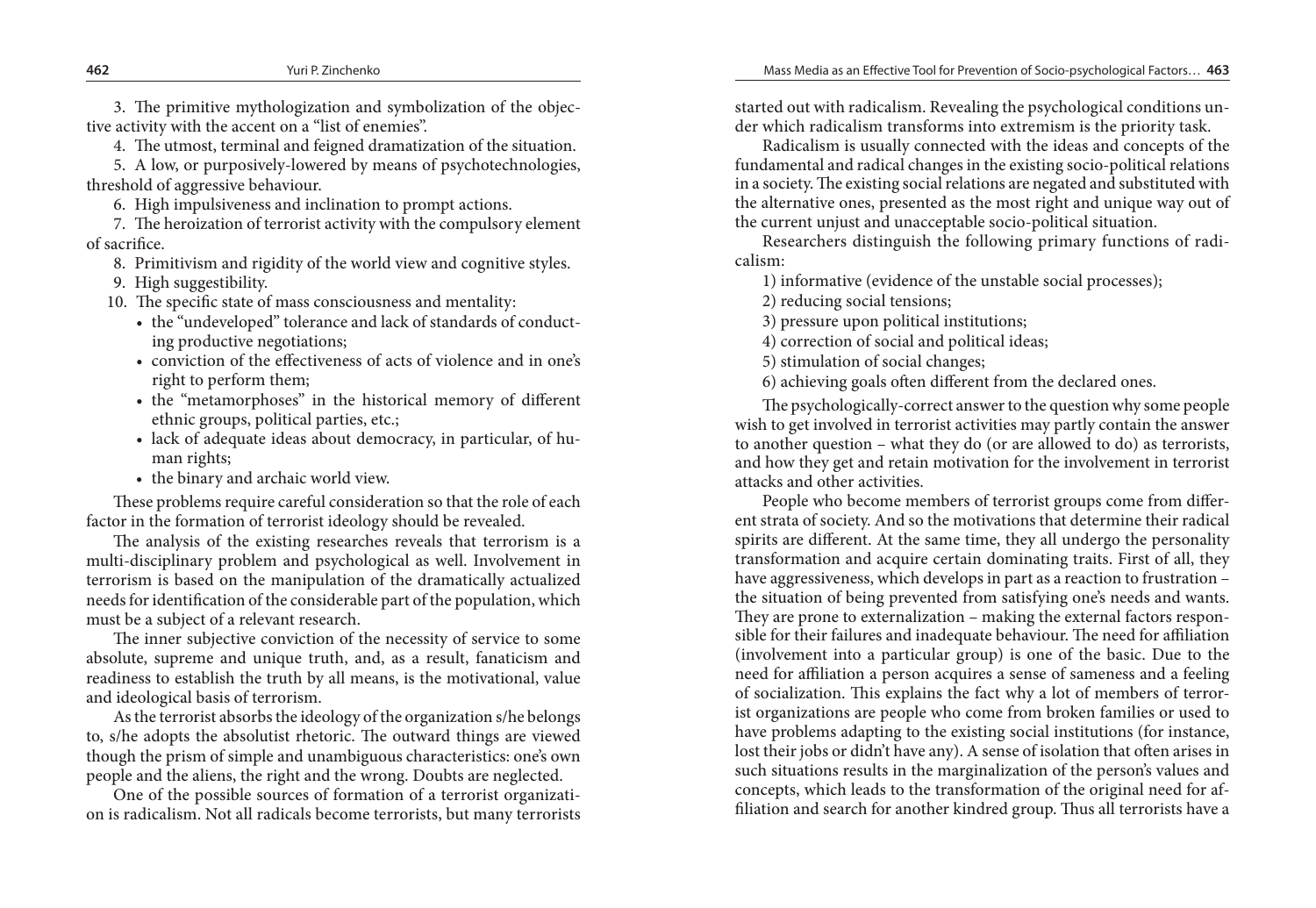strong desire to be involved in a group of identical people and to acquire a sense of sameness. People don't become terrorists right away. This is often preceded by the loss of life values, apathy and depression, caused by social disadaptation.

Researchers name the following key factors as the ground for the formation of the personality of a terrorist:

1) early socialization;

2) disorders of narcissism type;

3) conflict situations;

4) personal contacts with the members of terrorist organizations.

As a rule, the formation of the personality of a terrorist starts with "a catalyst event" – an accident in which the terrorist-to-be suffers from or sees an outrage, injustice or unpunished villainy. This early stage of the personality transformation into a terrorist proceeds as psychologically-unnoticeable, but has a huge impact on the personality of the future terrorist. Over and over again, the accident recurs to the person's memory. Like a chemical catalyst, it stimulates the formation of terrorist personality traits through the process of personal identification with the victims – the fellow countryman, members of the same social group or relatives (that sparks blood feud) and even with oneself as the victim of "the villains". The autobiographies, written by terrorist, show that the more the person gets involved in terror, the more vivid, horrible and dramatic, artistically and mystically detailed "the catalyst event" becomes (as compared with the first recurrences).

However, terrorists seldom articulate, that is express in words, the same answers to the question, what attractions and self-profits they see in the involvement in a terrorist group. The analysis of the answers they give reveals that they are motivated by such things as:

1. Power and might.

2. High status.

3. The feeling of fellowship and strong self-identification.

4. Excitement, delight and nearly narcotic ecstasy from assuming a new role and a new life.

5. Increasing admiration and reverence for the activity of the supporting community after joining it.

(Sometimes) the absence of need to care about money.

## **Predisposing Events Conception**

It is highly probable that the further elaboration of the conception of "predisposing events" which is based on the individual experience and specificity of the cognitive sphere of the personality will be very resulting. As the subject of research this conception has the following:

1. Personal experience, character and level of influence of the antecedent events relevant to the context of the process of involvement in terrorism (for example, throwing stones at the police (or other security forces) officers may set up a base for the formation of the emotional gist of the condition of protest and the accumulation of relevant feelings, including those at the emotional level (through fear and pleasant excitement, etc.), the level of knowledge and understanding of conflict situations and their underlying reasons preceding the energetic actions, the level of susceptibility to the attractions of one's possible active involvement in terrorism.

2. The specificity of one's early experience relevant to the process (personal experience of being a victim of the security service officers' actions, or self-perception as a victim through self-identification with a tormented and victimized group or community).

3. The structure and ascendancy of public opinion inside the relevant group, including opinion about the consequences of joining a terrorist organization. Involvement in terrorism is regarded by a person in correlation with the system of values shared within the community. For example, people who carry and fire weapons may be treated with high respect in the community.

4. The specificity of socialization in mature age that may either impel or impede the person's involvement in terrorism. For example, many of suicide-terrorists are single men between the ages of 17 to 22. They have neither obligations, nor responsibility, nor grief over parting their families. So they are easier targets for the enlisters.

5. Dissatisfaction, loss of illusions, the rejection of self or of the actual system of activity. This trait is often construed by the analysts as the consequence of some personal defect, vulnerability and proneness to being easily emotionally hurt. In the context of our discourse, it is relevant to speak about the feeling of *strong* dissatisfaction that makes a person **vulnerable to external influences** which may lead him/her away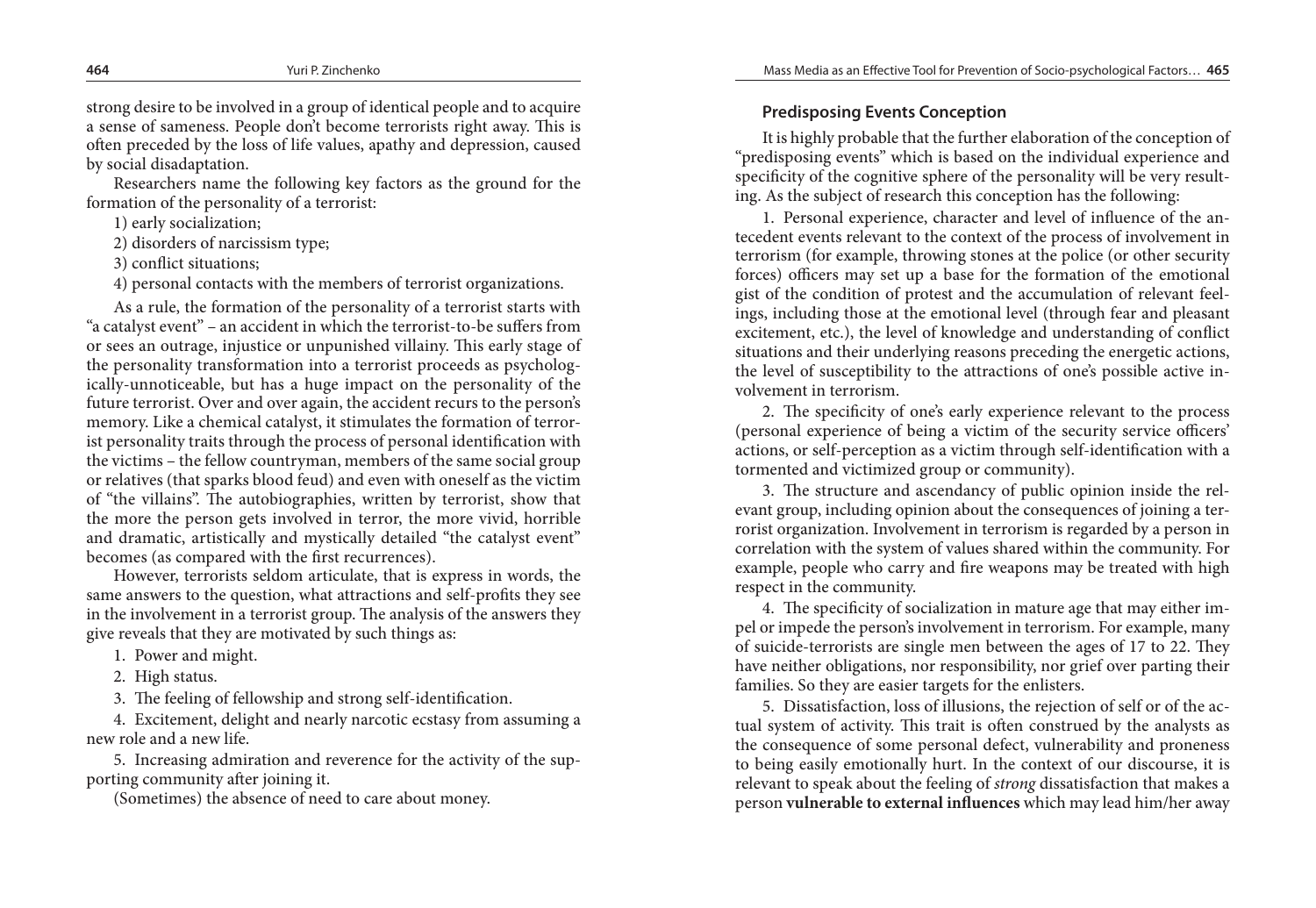from the current state of dissatisfaction. As a result, the person may find himself gradually and more and more involved in terrorism.

6. The influence on the psyche of the antagonistic alternatives and prospects of being **more** or **less intensely** involved in the terrorist organization activities. For instance, the duties of membership of an individual involved are always determined by the leader who distributes the roles and creates the psychological climate which may happen to be unbearably tough or unpredictably changeable. Besides, the individual may have a fear of punishment and public prosecution that may impede and at some stage put an end to his/her involvement in illegal activities. All in all, there may be found different factors, including the individual's previous experience and the peculiarities of socialization that may be naturally transmitted to the fear of losing a job, a family and the seizure of the source of revenue, etc.

The majority of experts agree in opinion that it would be quite wrong to look for any kind of universal archetypes of "catalyst events", even for the members of the same terrorist group. It's all individual. People acquire the universal traits of terrorist personality at a later stage.

The problem of safety traditionally implies two main aspects related to terrorism: the criminal aspect and the aspect of security threats, including national, local and international security. However, the presentday reality calls for the global approach to the problem of safety on the planet scale. For terrorists, all people are divided into two groups: "Us" and "Others", the rest of the world. Terrorists' violence is maximized against all "Others", who are The Enemy. Terrorist believe that neither of the groups is supposed to justify themselves.

To provide adequate responses to terrorism, it is absolutely necessary to have the right understanding of the motives of terrorist organizations. In practice, it turns out to be a rather difficult task, as the goals of all nationalistic and terrorist groups are rather ideal in the beginning and not always supposed to be realized by applying force.

It is important take account of the fact that struggle against terrorism can not be measured by the traditional success criteria. Short term successes may appear to have negative consequences in the long term. Some terrorist groups have long term strategic goals and they assume that some temporary failures may happen. That is why difficulties in preventing terrorist attacks should not be perceived as failures in the context of the long-term struggle.

#### **Frustration-Aggression Hypothesis**

The frustration-aggression hypothesis of terrorist's behavior is prominent in the literature. This hypothesis is based mostly on the relative-deprivation hypothesis and include a gap between rising expectations and need satisfaction. The multiple-factor nature of terrorism requires putting forward a comprehensive model that would take account of the impact of each factor on the origin and development of this social phenomenon. The working out of such a model is the sine qua non of achieving success in the field of antiterrorist activities and requires that different existing approaches to this problem be taken into account since altogether they reveal the driving forces behind terrorism. The frustration-aggression hypothesis takes the utmost account of the interaction between external (political and social) and internal (psychological) factors in explaining the essence of terrorism. According to the frustration-aggression hypothesis, a terrorist's behavior is his/her answer to the frustration of different political, economic, and personal needs/goals. The hypothesis can play a fundamental role in creating the aforesaid model inasmuch as it can reveal the interference of external and internal factors. This hypothesis is relevant because it points out the external factors as triggers and makes it possible to understand how risk groups arise. Other psychological theories emphasize extra features which, when influenced by the external factors, form a personality that can be involved into the sphere of influence of different terrorist and extremist organizations as well as point out the personality traits that get transformed into aggression when frustration occurs.

## **Some Individual Characteristics as a Predispositions of Terrorism**

• *Physiological parameters*. If one accepts that the neurophysiological model of aggression is realistic, there is no basis for the argument that terrorism could be eliminated if its social causes were eliminated. One cannot deny the existence of individual terrorists whose behavior is determined mostly by their physiology. Counteraction against this kind of terrorists is more rational if based on revealing and controlling their behavior, rather than controlling their ideology and social factors.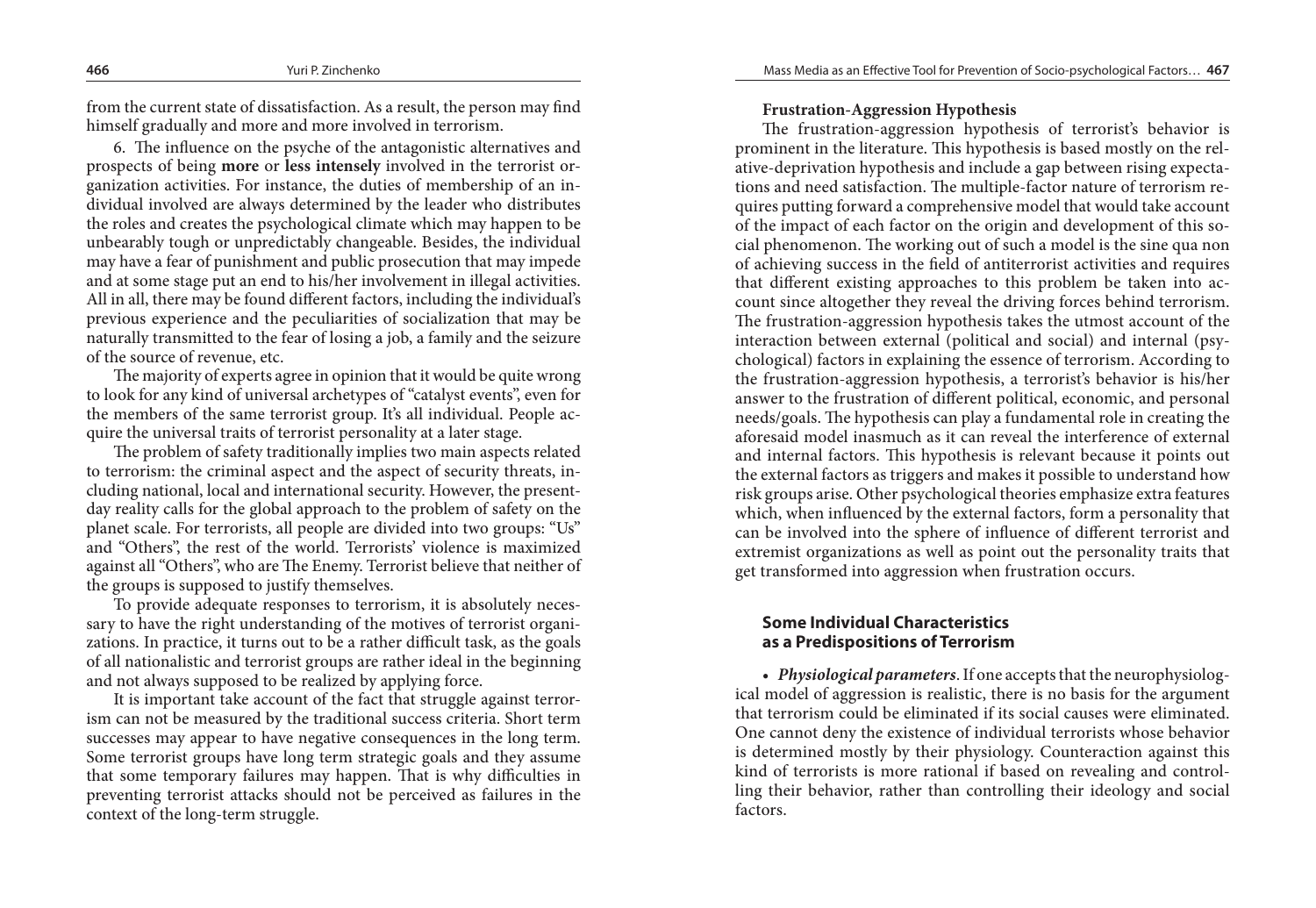• *Machiavellism*. The desire to manipulate their victims, the press, the public, and the authorities is typical of terrorists. Researchers note that it's enough for the potential terrorist to only see that terrorism has worked for others in order to become aggressively aroused.

• *Narcissism*. Terrorism is a specific manifestation of narcissistic rage in the context of narcissistic injury. Basically, if primary narcissism in the form of the "grandiose self" is not neutralized by reality testing, the grandiose self produces individuals who are sociopathic, arrogant, and lacking in regard for others. Similarly, if the psychological form of the "idealized parental ego" is not neutralized by reality testing, it can produce a condition of helpless defeatism, and narcissistic defeat can lead to reactions of rage and a wish to destroy the source of narcissistic injury. Narcissistic rage manifests itself in repeated attempts to acquire or maintain power or control by intimidation. Narcissism can also manifest itself through the desire to protect one social group from others, be they real or perceived enemies. It should be noticed that this desire can be reinforced by inadequate governmental measures taken in response to terrorist groups' activities and is one of the fundamental motives that can draw a large number of people to such groups.

• *Idealism*. Well-educated young people may join terrorist groups out of their genuine political or religious convictions. People who have idealistic views on life are more inclined to experience disappointment and, consequently, frustration than those who are down-to-earth.

• *Fragmented personal identity*. It is typical of terrorist group members to have no complete personal identity and be guided by contradictory values, views, and purposes. Such an individual would go to extremes to achieve his/her goals and is likely to respond even more violently to the police's or other security forces' counteraction. Negative identity involves a vindictive rejection of the role regarded as desirable and proper by an individual's family and community. Terrorists engage in terrorism as a result of feelings of rage and helplessness over the lack of alternatives.

Methodic techniques for the effective revealing of risk groups are aimed at revealing the aforementioned individual characteristics. Some of them (e.g. narcissistic injuries) can be discovered through studying biographical data, whereas others can only be revealed through the external observation of terrorists' behavior.

## **Circumstances (External) Factors of Development of Terrorism**

• *Social conditions*. Terrorism rarely occurs on the basis of political or religious feud alone. One can always find more deep causes of the terrorist threat. The causes are social inequality, discrimination, political weakness, poverty and deprivation, and the feeling of injustice resulting in despair. All these create external conditions which favor the appearance or revivification of terrorist groups. In-depth study of the process of recruitment to IRA shows that the main causes of today's civil unrests are social and economic conditions. Political causes are the basis for recruitment into the lower echelons of terrorist organizations.

• *Traditions*. Family and cultural traditions of violent protests serve as the ground for radicalization of the young towards social problems. Schools, religious groups, and other social institutions, where people may encourage extremism, contribute to the appearance of terrorist groups and the process of recruitment. The most potent form of terrorism stems from those individuals who are bred to hate, from generation to generation, as in Northern Ireland and the Basque country.

• *Accelerating factors*. Besides the main social and economic factors, there are extra ones that catalyze the transition to violence, such as inadequate governmental measures taken in response to civil unrests and terrorist attacks. For example, the war of the Spanish government against ETA has had a negative impact not only on the Basque territory but on terrorists' activities all around the world as well. The Israeli pressure on Palestine has had a similar negative effect resulting in the intensification of terrorist activity. In the case of IRA, the catalyst was the transformation of orderly protest demonstrations for civil rights into sanguinary riots. IRA declared itself to be the only protector of the Republicans' rights. It is obvious that terrorists will always look for ways and means to provoke the government into taking inadequate measures. Dissatisfaction with such measures becomes the basis for recruiting new members to terrorist groups. Potential terrorist group members often start out as sympathizers of the group. From sympathizer, one moves to passive supporter. Often those who are at odds with the law also join terrorists. The individual, often with the help of a family member or friend with terrorist contacts, gradually turns to terrorism. Membership in a terrorist group, however, is highly selective.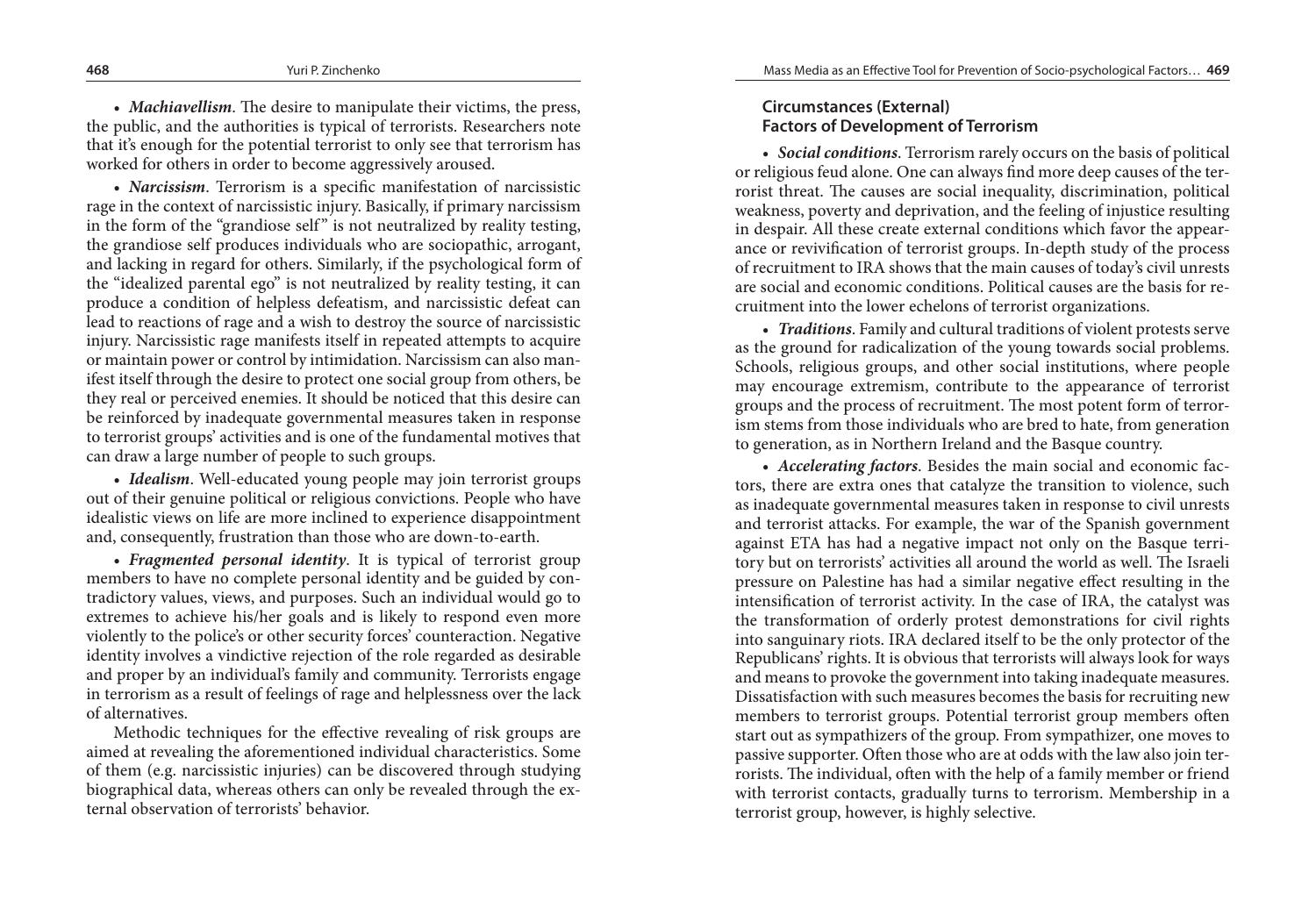• *Fundamentalism*. This factor is much more complex than just a simple explanation of terrorist aspirations as the exercise of the sharia law. Ideological extremism, be it religious or national, is very appealing since on the one hand it enables one to pour out his/her anger, frustration and despair, while on the other hand it promises a utopian future in this life or after it. Even if the ideology of a terrorist group is not based on religion, the group, nevertheless, is prone to the influence of terrorist extremists. Terrorists are motivated by both ideology and the human element. But in no circumstances should double standards be demonstrated. It means that antiterrorist activities must be carried out in conformity with the existing law. Even if a terrorist group is not founded on religion, it, nevertheless, is prone to the influence of extremists who claim to be the divine authority and justify and forgive any violent acts against innocent people.

## **Preventing Risk Groups From Getting Transformed Into Potential Terrorist Organizations: Counteraction Measures**

## *Schooling and Upbringing*

There must be high emphasis placed on developing national and cultural tolerance at schools and institutions. For instance, in Northern Ireland, the abolition of the system that had divided schools into protestant and catholic ones played a crucial role in demolishing terrorists' connections with the public.

### *Control of Ideology*

Usually ideology is considered as a belief or a set of values and principles through which a group of people identifies themselves as well as their goals and objectives. Ideology is classified into several types: separatist, religious, liberal, anarchic, communist, conservative, fascist, and organized crime.

Terrorists do not perceive the world as members of governments or civil society do. Their belief systems help to determine their strategies and how they react to government policies. The actions of terrorist organizations are based on a subjective interpretation of the world rather than objective reality. The variables from which their belief systems are formed include their political and social environments, cultural traditions, and the internal dynamics of their clandestine groups. Their convictions may seem irrational or delusional to society in general, but the terrorists may nevertheless act rationally in their commitment to acting on their convictions.

Some types of ideology – especially separatist – may include some elements of history coupled with half-mythic and supernatural beliefs. What is important to ideology is that it has a motivational power and sets out the framework of activity. It should be noticed that the group's ideology and its members' personal beliefs may differ. For instance, if the leaders of a political group usually have a concrete ideology with clear political goals, other members of the group may join it out of group solidarity or dislike of a "common enemy". Understanding the motivation and ideology of a terrorist group would make it possible to organize an effective ideological struggle against it. One of the top priorities of that struggle is to persuade the population not to help terrorists, to refuse armed conflicts, and to persuade the terrorists to substitute alternative nonviolent methods of achieving their goals for violence.

In case of ideological victory, terrorists may count on extensive support from the population, risk groups essentially. Terrorists and their sympathizers share common values and views. An intensive work with sympathizers at the ideological level is needed so as to weaken the sympathizers' financial aid and reduce the number of recruitment sources.

## *The Mass Media Intervention*

While the terrorist's attack numerous publications may polarize the public, create polar opinions, and provoke risk groups into protest and violence. Terrorists seek the opportunity to use the media to achieve their own goals. Only through control of the media in this field can negative consequences be prevented and an innovative strategy, that would make it impossible for extremists to take an informational initiative, be implemented.

## **What can media do to prevent the terrorism?**

Any study of the relationship between the media and terrorism would be incomplete if it did not mention the peculiarities of the principal and most influential medium of mass communication. One of the key issues in the context of media-coverage the terrorism events is how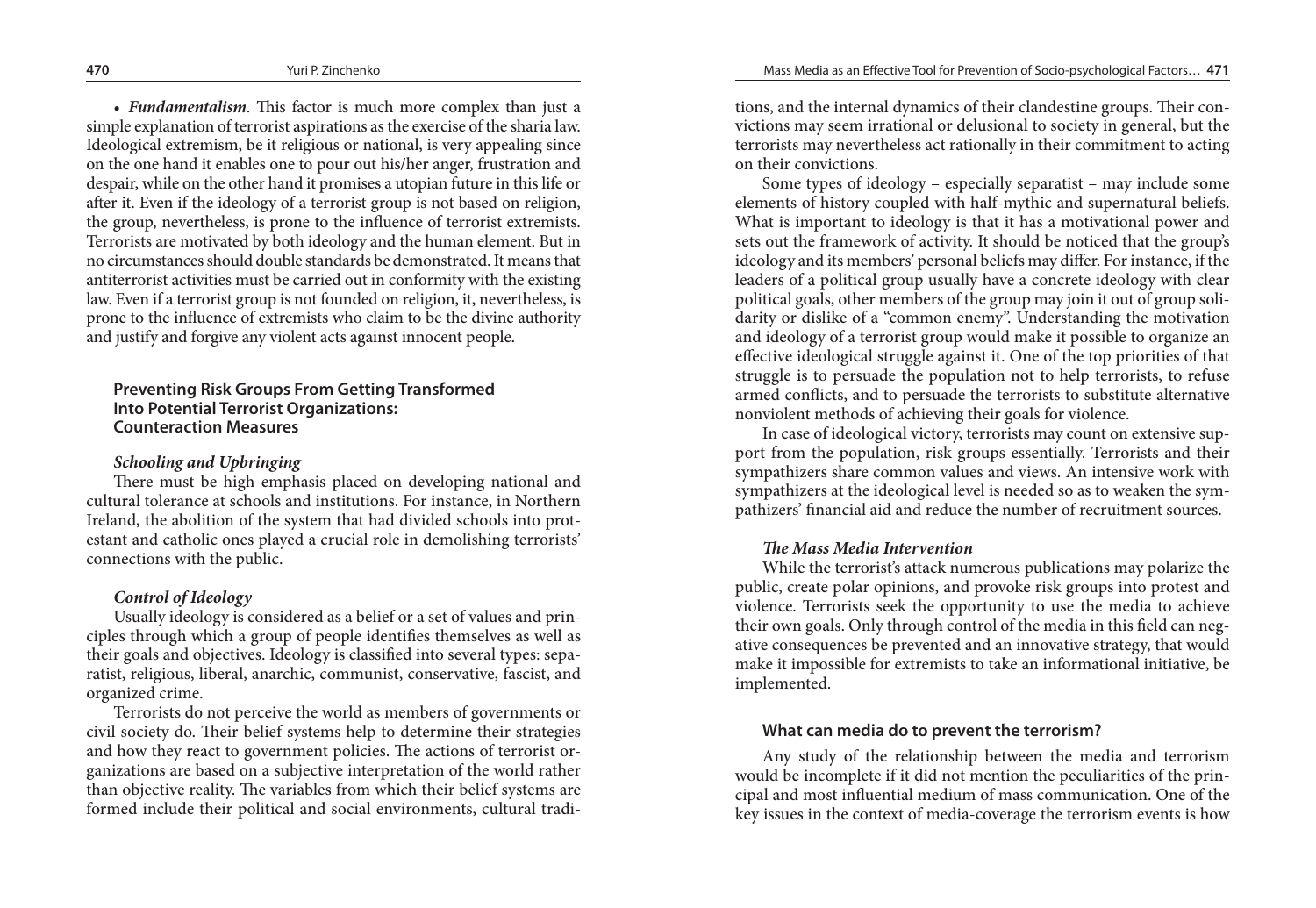media cover the events. Prejudice of the reporters, inadequate attitudes, incorrect interpretation of the situation may be a result of word selected while preparing the material covering the situation. Naming the group that made an act of political violence as a rebels the media create an image that is absolutely different then image of terrorist. On behalf of terrorists there are continual attempts to manipulate the media through the thrust on specific terminology to journalists. It is important not to underestimate their abilities to incorporate illusions into people, politicians and other groups. And the journalists are not the exception among people who are under the influence of illusions.

All these confirm the fact that journalist has necessary resources for influence on perception and attitudes of audience. One of the first rules, which should be acquired by beginning journalist – to avoid standard formulations and own quick judgements. It is necessary to give only facts, not trying to embellish reality with colourful adjectives. Besides the information, journalist gives analysis of arising position, or revealing of reasons, or forecast for the future, he renders certain influence on audience. This can be methods of influence – facts, figures, citations of persons authoritative for audience. To number of emotional methods author's estimation of occurring, reference of journalist to theme of universal values will concern. In professional journalistic environment it is known as expression, good argument should to be imperceptible, but is greatly effective. Covering the materials about terrorism by some ways with imperceptible argument can play on hand of terrorists, that they want to achieve.

It is very important for journalist to choose correct kind of evidence or emotional influence on audience depending on purpose of the material. Media can frequently explain motives of cruelty and violence, directed against innocent victims. So presenting sociopolitical aspects in the past of terrorism, media frequently rationalizes terrorism. Knowing that terrorists are guided by political, social, and cultural traditions, such rationalization by journalists or by terrorists themselves during the interview can facilitate identity at the audience and occurrence of sympathy to terrorists.

Modern technical development of means in media requires from the authorities to change their approaches of interaction with media. Old method of restriction of information access can negatively affect on relation to government, especially in countries, proclaiming democratic rules. Unevident ways of deprivation of information access, such as decreasing of access of representatives from media to places of events and transferring them controlled portions of information, that cannot be supported from other sources, also lead to lose the efficiency. It seems to be more modern the way when media are attracted on the right side. At requests about removal some information it should be made with accent on patriotic feelings of journalists.

There are no doubts that it is necessary to cover in media acts of terrorism and violence, since people should have representation about true values and intentions of terrorists. Only perceiving them as real danger, population can refuse from sympathy to terrorists and to help government and special services to struggle against terrorism. This help can be expressed as actively as passively, for example, if some president's decree brings temporary limit in expression of free will of citizens sometimes they will consider with understanding to these restrictions in name of struggle with terrorists.

Covering of events by media requires from heads of medium in modern conditions much more responsibility, that early. This responsibility is expressed when material, that is broadcasted live, should be necessarily presented in adequate context. Material can be wrong interpreted out of context, or even interpreted in opposite manner.

Covering political terrorism by media includes processes of gathering of information, processing and distribution. Researches show an abundance of distortions at the time of processing and dissemination of information. Result of these distortions is formation of unfaithful representations about occurring events at audience. Information transfer by means of media looks like information transfer from one person to others: all lacks and discrepancies of human communication take place in media covering. Being expressed simply, recipient receives information already interpreted, that can correspond to the facts or no, and reflects values and attitudes of communicator himself.

Journalistic ideal means maintenance in audience an opportunity of wide access to information in order reader was able to analyse by himself, what information is truthful and useful, and to use it for development of own opinion and decision making. It is important here to note, that it is undesirable that media or some certain journalists undertook powers to struggle for one or another "Right issue" or to act in the role of umpire. There are set of ways, when media put damage to terrorist purposes. Showing violence of acts of terrorism, cruelty, with which terrorists are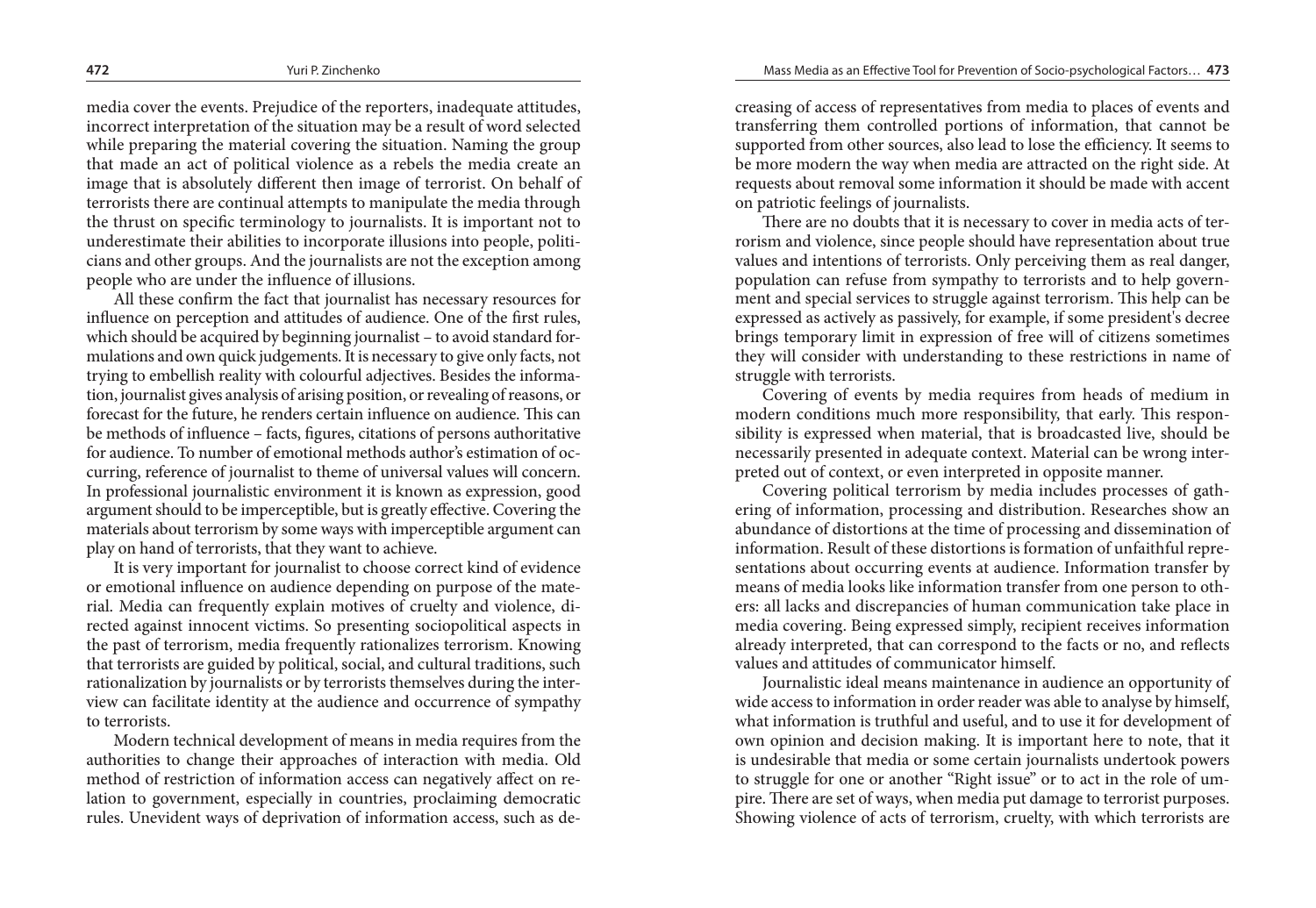turned with innocent victims, media scatter this myth of fighters for validity. It is quite easy to show by photos this cruelty, and terrorists do not keep any laws of war and kill children, women. It is necessary to show that for terrorists there are not concept of innocent or neutral; all are equal in front of their damage purposes.

What else mass media can do positive in combating of terrorism? There are set of variants of whole positive effects. Responsible and exact covering of incidents and events will help to strengthen vigilance of citizens to suspicious packages on streets and in public places and to people with suspicious behaviour. From practical point, media can transfer prevention to citizens from special services and instruction how to behave in emergencies.

Following important factor touches opportunity of media as a platform for discussions and forums about social and politicals consequences of terrorism and about development of adequate counterterrorist policy and measures. Also, media reminds to be held about borders, which government should have in the counterterrorist activity and about laws, about base rights and social justice.

#### **Conclusions**

1. Covering in media the terrorism and acts of violence and cruelty arise no questions, because people should have adequate representation about true values and intentions of terrorists. Only perceiving them as a real danger, population can refuse from sympathy to terrorists and to help government and special services to struggle against terrorism.

2. Abundance of distortions influences at the time of processing and dissemination of information on formation of unfaithful representations about occurring events at audience.

3. Reader receives information interpreted by journalist, that can correspond to the facts or no, and reflects values and attitudes of journalist himself.

4. Introduction of requirements to reportings is necessary to avoid standard formulations and own judgements about terrorist events, adhering only facts and not trying to embellish reality with colourful adiectives.

5. Media are effective tool in counterterrorism activity. Showing the violence in terrorist attacks and cruelty with innocent victims media can disperse a myth about terrorists as a fighters for justice.

#### **References**

Vartanova, E.L., and Zinchenko, Y.P. (2008). Aktual'nye problemy bezopasnosti v informacionnom prostranstve [Actual Problems of Security in the Information Area]. In Y.N. Zasursky, Y.P. Zinchenko, L.V. Matveeva, E.L. Vartanova, and A.I. Podolsky (eds.). *Informacionnaya i psihologicheskaya bezopasnost' v SMI: V 2‑h t. T. II: Fenomen "razorvannoi kommunikacii" [Informative and Psychological Security in Media: In 2 vol. Vol. II: Phenomenon of «broken communication»]*. Moskva: Aspect Press. P. 9-15.

Vartanova, E.L., Tkacheva, N.B., and Pronina, E.E. (2007). SMI i terrorizm: vzaimootnosheniya, strategii antiterrora, rol' samoregulyacii **[**Media and terrorism: interrelations, strategies of anti-terror, role of self-regulation]. In V.V. Yaschenko (ed.). *Sovremennyj terrorizm i bor'ba s nim: social'no-gumanitarnye izmereniya [Contempo‑ rary terrorism and struggle against it: socio-humanitarian dimensions]*. Moskva: MC-NMO. P. 53-74.

Zinchenko, Y.P. (2007). Psihologicheskij portret terrorizma: istoki terrorizma kak social'noi formy identichnosti [Psychological portrait of terrorism: sources of terrorism as social form of identity]. *Vestnik Moskovskogo universiteta. Seriya 14: Psihologiya [Moscow University Bulletin. Series: 14. Psychology]*, 4. P. 3-7.

Zinchenko, Y.P. (2008). Psychology of Safety and Resistance to Terrorism. Y. Zinchenko, and V. Petrenko (eds.). *Psychology in Russia: State of the Art*. Moscow: Department of Psychology MSU & IG-SOCIN. P. 81-101.

Zinchenko, Y.P. (2008). Sovremennyi obraz Rossii: perspektivy razvitiya [Contemporary Image of Russia: Perspectives of Development]. In A.V. Ochirova, Y.P. Zinchenko, and L.V. Matveeva (eds.). *Materialy Vserossiiskoj konferencii "Sovremennyj obraz Rossii: problemy i resheniya" [Proceedings all-Russian Conference "Contemporary Image of Russia: Problems and Decisions"]*. Moskva: MGU. P. 6-16.

Zinchenko, Y.P., Surnov, K.G., and Thkostov, A.S. (2007). Motivaciya terrorista [Motivation of terrorist]. *Vestnik Moskovskogo universiteta. Seriya 14: Psihologiya [Bul‑ letin of Moscow University. Series 14. Psychology]*, 2. P. 20-34.

Zinchenko, Y.P., and Shilko, R.S. (2007). Vy`yavlenie grupp riska, predstavlyayusshih resursy razvitiya terrorizma, i obosnovanie principov antiterroristicheskoj deyatel'nosti na etom napravlenii [Uncovering groups of risk, who are potential resources for terrorism development, and substantiation the principles of counterterrorist activity in this direction]. In V.V. Yaschenko (ed.). *Sovremennyj terrorizm i bor'ba s nim: social'no-gumanitarnye izmereniya [Contemporary terrorism and struggle against it: socio-humanitarian dimensions]*. Moskva: MCNMO. P. 35-52.

Zinchenko, Y.P., and Shilko, R.S. (2008). Psihologicheskie aspekty informacionnoj bezopasnosti i protivodeistviya terrorizmu posredstvom media [Psychological aspects of information security and counteraction to terrorism by means of media]. In Y.N. Zasursky, Y.P. Zinchenko, L.V. Matveeva, E.L. Vartanova, and A.I. Podolsky (eds.). *Informacionnaya i psihologicheskaya bezopasnost' v SMI: V 2‑h t. T. II: Fenomen "razor‑*